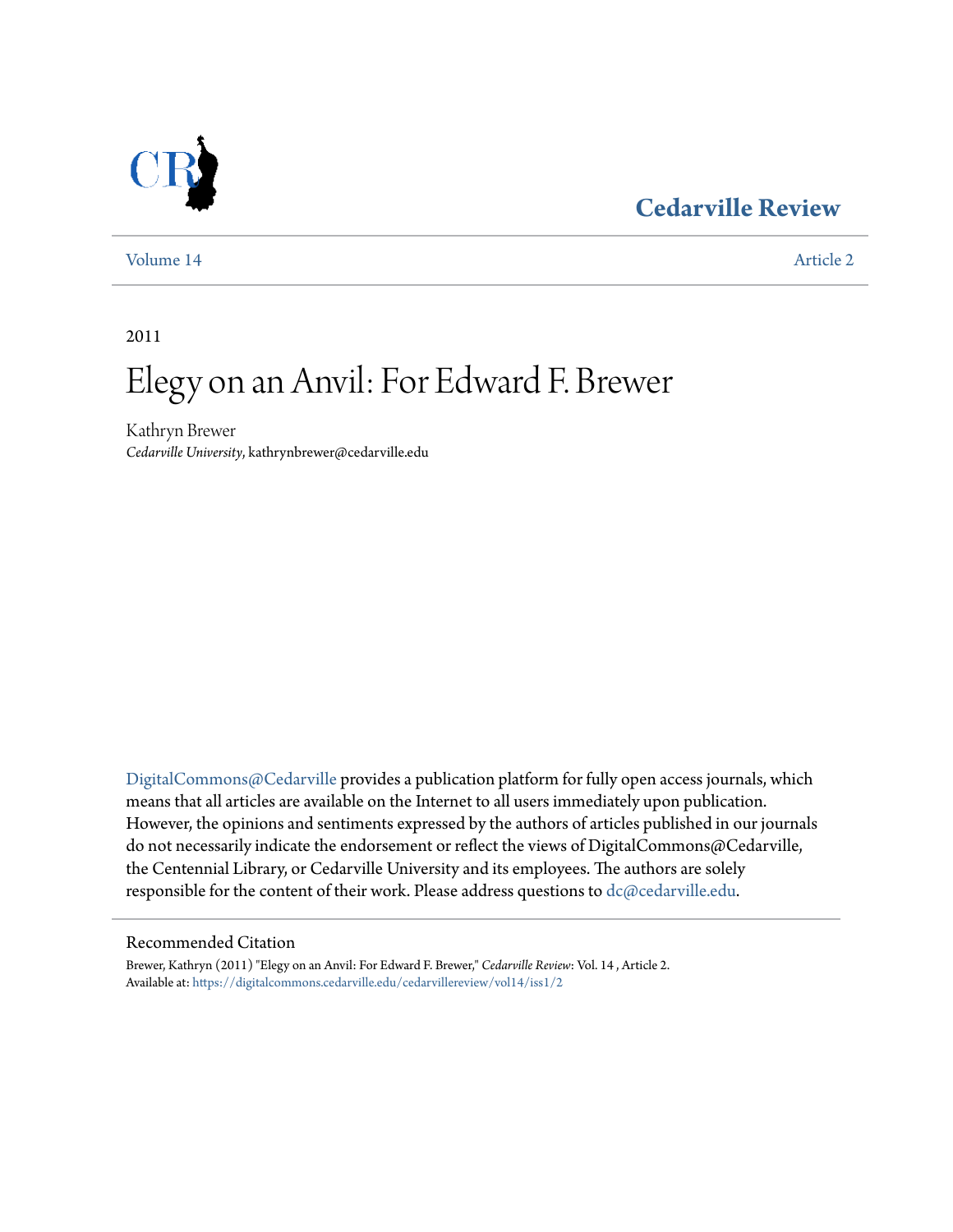# Elegy on an Anvil: For Edward F. Brewer

Browse the contents of [this issue](https://digitalcommons.cedarville.edu/cedarvillereview/vol14/iss1) of *Cedarville Review*.

#### **Keywords**

Poetry

#### **Creative Commons License**  $\bigcirc$   $\circ$

This work is licensed under a [Creative Commons Attribution-Noncommercial-No Derivative Works 4.0](http://creativecommons.org/licenses/by-nc-nd/4.0/) [License.](http://creativecommons.org/licenses/by-nc-nd/4.0/)

#### **About the Contributor (Optional)**

Kathryn Brewer is currently promoting Maimonidean obscurity whilst simultaneously cultivating her image as a poet by frequenting dark corners and brooding over caffeinated beverages. In her free time she drinks tea, practices yoga, and leads raft tours down the Nile River. She drives a golden Buick and grows lavender.

Follow this and additional works at: [https://digitalcommons.cedarville.edu/cedarvillereview](https://digitalcommons.cedarville.edu/cedarvillereview?utm_source=digitalcommons.cedarville.edu%2Fcedarvillereview%2Fvol14%2Fiss1%2F2&utm_medium=PDF&utm_campaign=PDFCoverPages)

Part of the [Literature in English, North America Commons,](http://network.bepress.com/hgg/discipline/458?utm_source=digitalcommons.cedarville.edu%2Fcedarvillereview%2Fvol14%2Fiss1%2F2&utm_medium=PDF&utm_campaign=PDFCoverPages) and the [Poetry Commons](http://network.bepress.com/hgg/discipline/1153?utm_source=digitalcommons.cedarville.edu%2Fcedarvillereview%2Fvol14%2Fiss1%2F2&utm_medium=PDF&utm_campaign=PDFCoverPages)